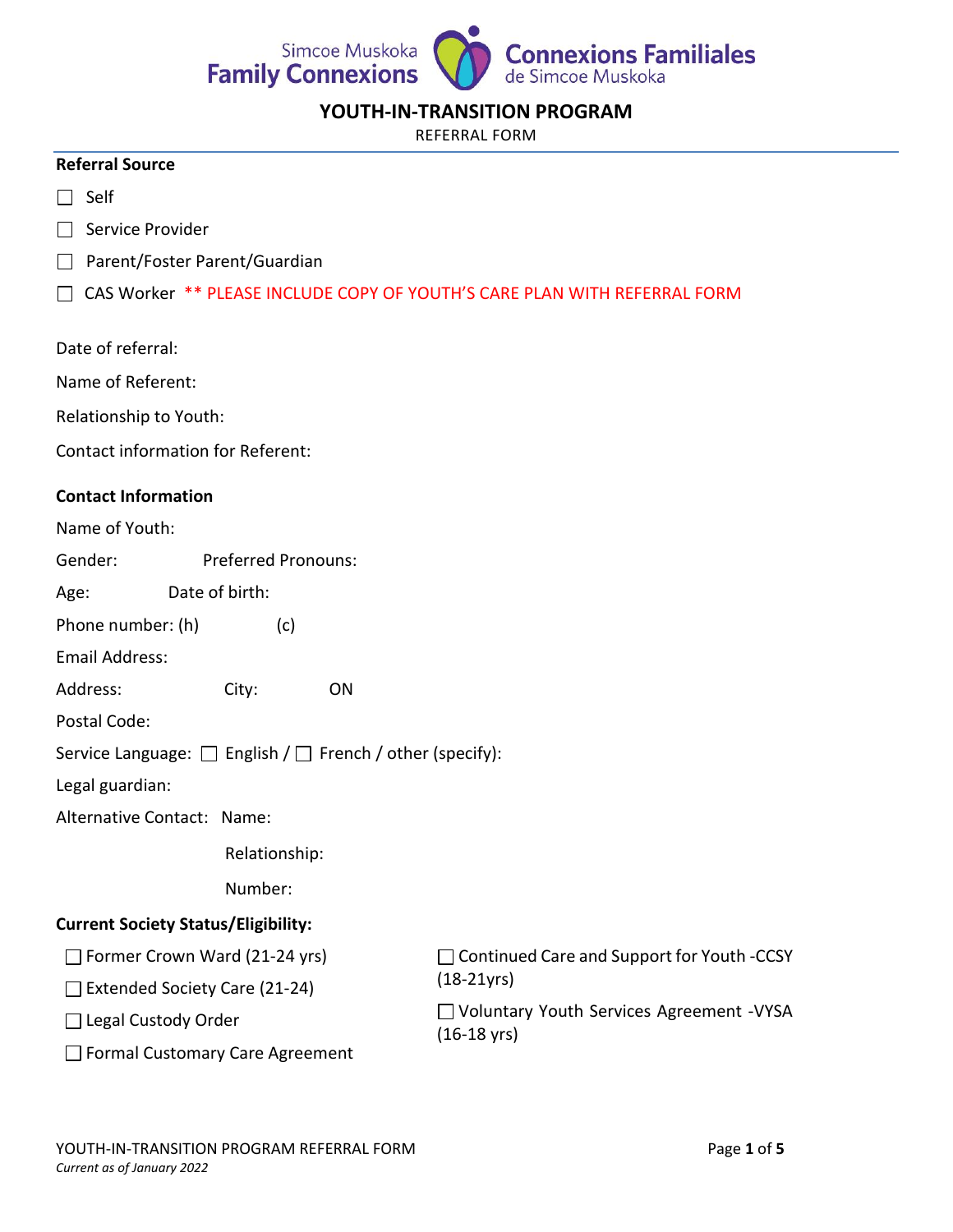### **Present Living Arrangement:**

| <b>Foster Home</b>                             | Shelter                   |  |  |
|------------------------------------------------|---------------------------|--|--|
| ] Group Home                                   | $\Box$ Home (parents)     |  |  |
| $\Box$ Independent Living                      | $\exists$ Other (specify) |  |  |
| Names of parents / Foster parents / Guardian:  |                           |  |  |
| Are they aware of this referral?               | No<br>Yes                 |  |  |
| Who else lives in the home?                    |                           |  |  |
|                                                |                           |  |  |
| <b>Education:</b>                              |                           |  |  |
| Is the youth in school?<br>Yes                 | No                        |  |  |
| If so, please provide the school name:         |                           |  |  |
| Grade/Year:                                    |                           |  |  |
| If not, Youth's highest level of education is: |                           |  |  |
|                                                |                           |  |  |
| <b>Employment:</b>                             |                           |  |  |
| Is youth currently employed?<br>Yes            | No                        |  |  |
| If so, please provide the company name:        |                           |  |  |
| How many hours per week?                       |                           |  |  |

## **Reason for referral:**

# **Check any area(s) in which youth is requesting support:**

| Urgent: require immediate support<br>Moderate: require support but not in immediate need<br>Info-Only: require resources and/or referral to community supports; will address<br>independently<br>PLEASE BE SPECIFIC RESPECTING TIMELINES AND NEEDS<br>(e.g., regular medical appointments required) |  |  |
|-----------------------------------------------------------------------------------------------------------------------------------------------------------------------------------------------------------------------------------------------------------------------------------------------------|--|--|
| $\Box$ Life Skills:                                                                                                                                                                                                                                                                                 |  |  |
| <b>Education:</b>                                                                                                                                                                                                                                                                                   |  |  |
| $\Box$ Employment/Training:                                                                                                                                                                                                                                                                         |  |  |
| <b>Financial (Bank Account/Budgeting):</b>                                                                                                                                                                                                                                                          |  |  |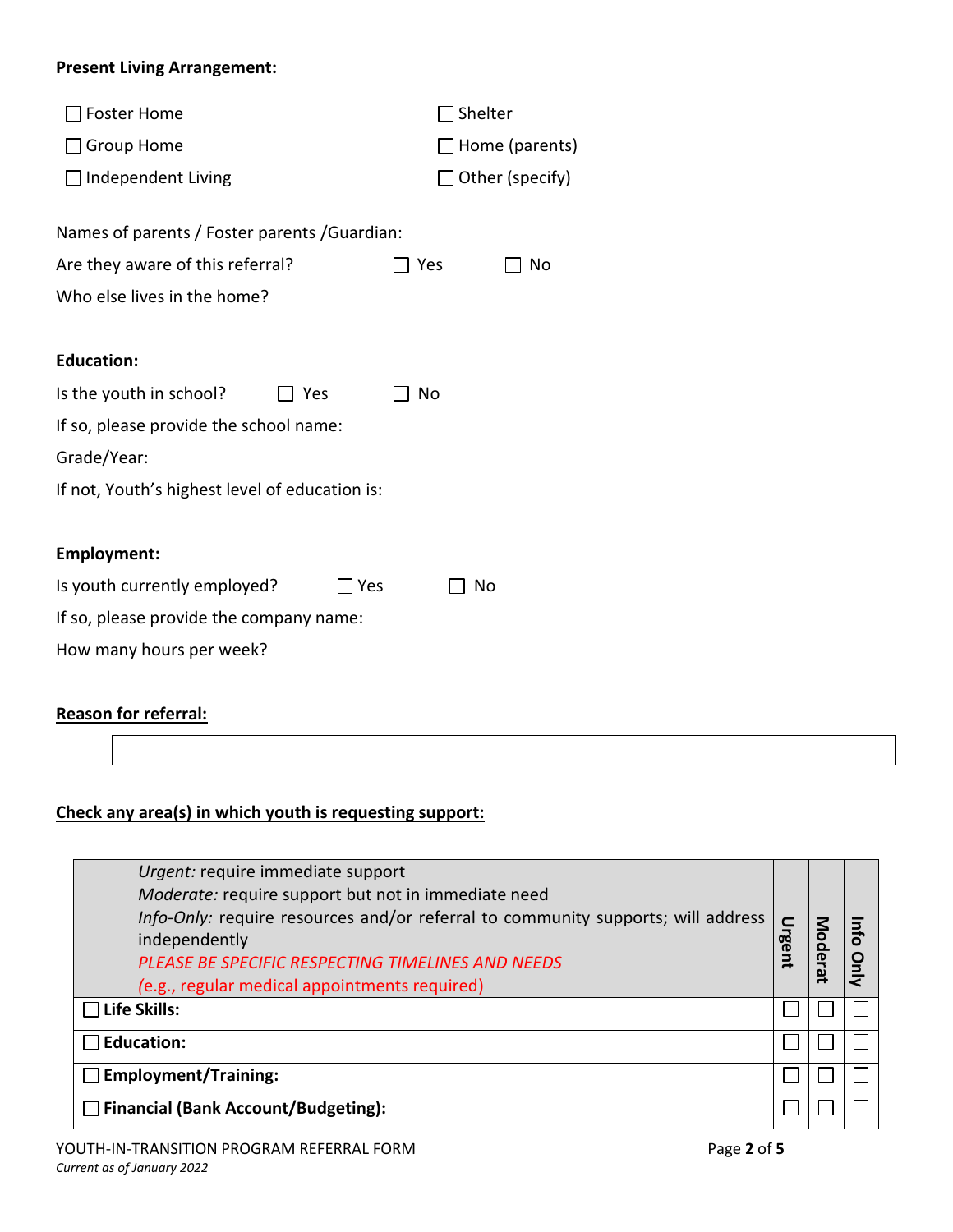| $\Box$ Health & Well Being (Mental/Physical):     |  |  |  |
|---------------------------------------------------|--|--|--|
| Housing:                                          |  |  |  |
| Legal:                                            |  |  |  |
| <b>Recreation/Leisure:</b>                        |  |  |  |
| $\Box$ Parenting/Pregnancy:                       |  |  |  |
| $\Box$ Concerns with Human Trafficking:           |  |  |  |
| $\Box$ Other (e.g. Identification, family, etc.): |  |  |  |

### **Supports:**

| <b>Formal Supports</b><br><b>Agency/Worker Name:</b> | ᇃ<br>ase | O<br>c        |
|------------------------------------------------------|----------|---------------|
|                                                      |          | <b>Irrent</b> |
|                                                      |          |               |
|                                                      |          |               |
|                                                      |          |               |
|                                                      |          |               |
|                                                      |          |               |

| Informal Supports: (e.g. Partner, Neighbour, Clubs/Teams, etc.) |               |                |
|-----------------------------------------------------------------|---------------|----------------|
| Name/Relationship:                                              | τ<br>is<br>Se |                |
|                                                                 |               | <b>GL</b><br>ā |
|                                                                 |               |                |
|                                                                 |               |                |
|                                                                 |               |                |
|                                                                 |               |                |
|                                                                 |               |                |

# **Additional Comments:**

### **Signatures:**

### **My signature indicates that:**

I am supportive of a referral to Simcoe Muskoka Family Connexions, Youth in Transition Program. The above written reason for referral is accurate and has been explained to me.

I give permission for this information to be shared with Simcoe Muskoka Family Connexions.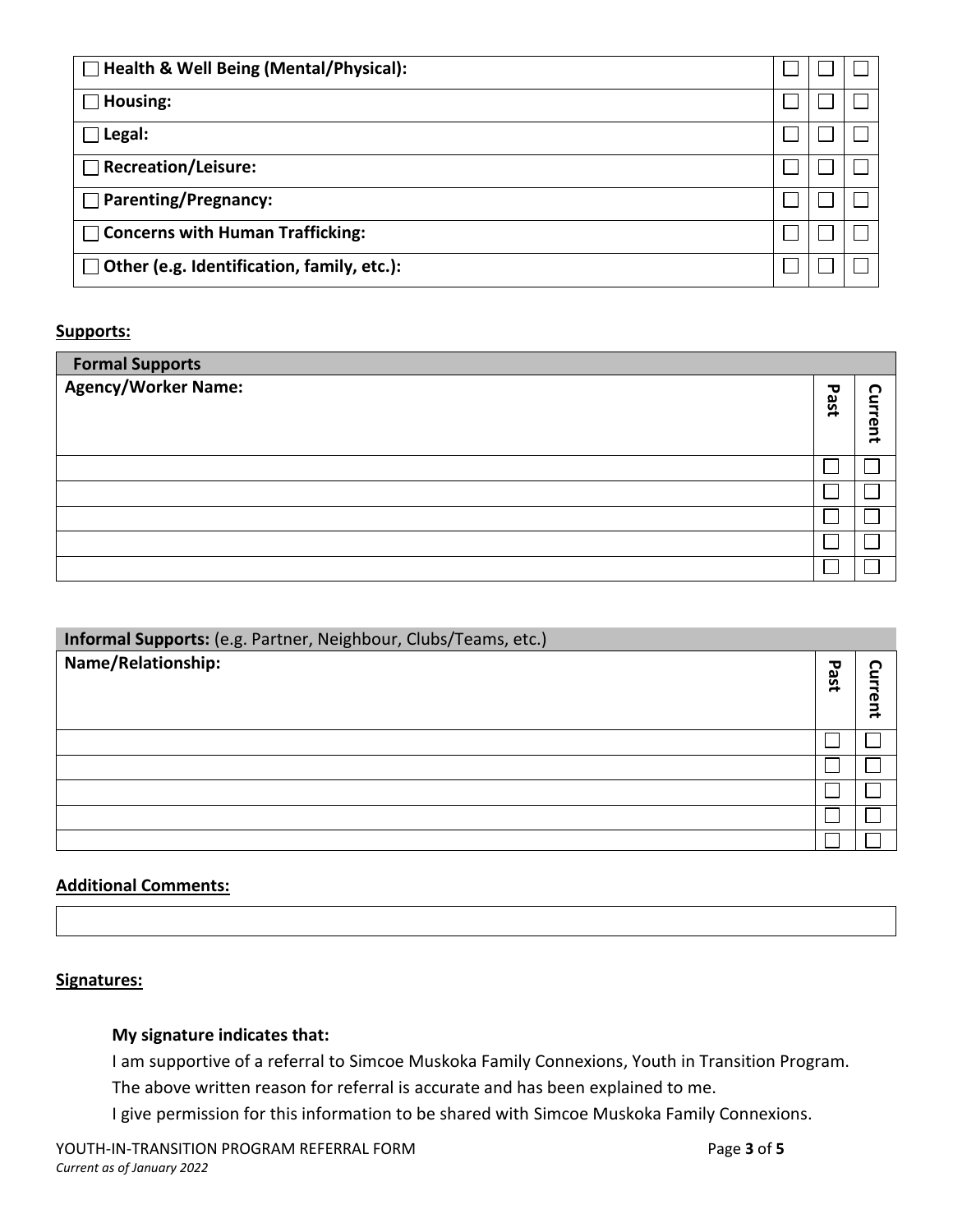I understand that Simcoe Muskoka Family Connexions will create a paper and electronic file.

Simcoe Muskoka Family Connexions may contact me in the future for research and evaluation purposes or to share agency related information.

I understand that Simcoe Muskoka Family Connexions will contact me directly or through the referent to arrange an intake interview and that the initial service plan may be shared with the referent.

> $\frac{1}{2}$  ,  $\frac{1}{2}$  ,  $\frac{1}{2}$  ,  $\frac{1}{2}$  ,  $\frac{1}{2}$  ,  $\frac{1}{2}$ **Client**

 $\frac{1}{2}$  ,  $\frac{1}{2}$  ,  $\frac{1}{2}$  ,  $\frac{1}{2}$  ,  $\frac{1}{2}$ Date

 $\frac{1}{2}$  ,  $\frac{1}{2}$  ,  $\frac{1}{2}$  ,  $\frac{1}{2}$  ,  $\frac{1}{2}$  ,  $\frac{1}{2}$ Signature of Referent  $\frac{1}{2}$  , where  $\frac{1}{2}$ Date

**Please submit referral forms to:**

Youth in Transition Program via Simcoe Muskoka Family Connexions CENTRAL FAX: 705-645-1905 or email to sarah.marr@familyconnexions.ca

Any inquiries can be directed to Sarah Marr, (705)-641-8779

**\*Please see attached Consent to Release Information\***